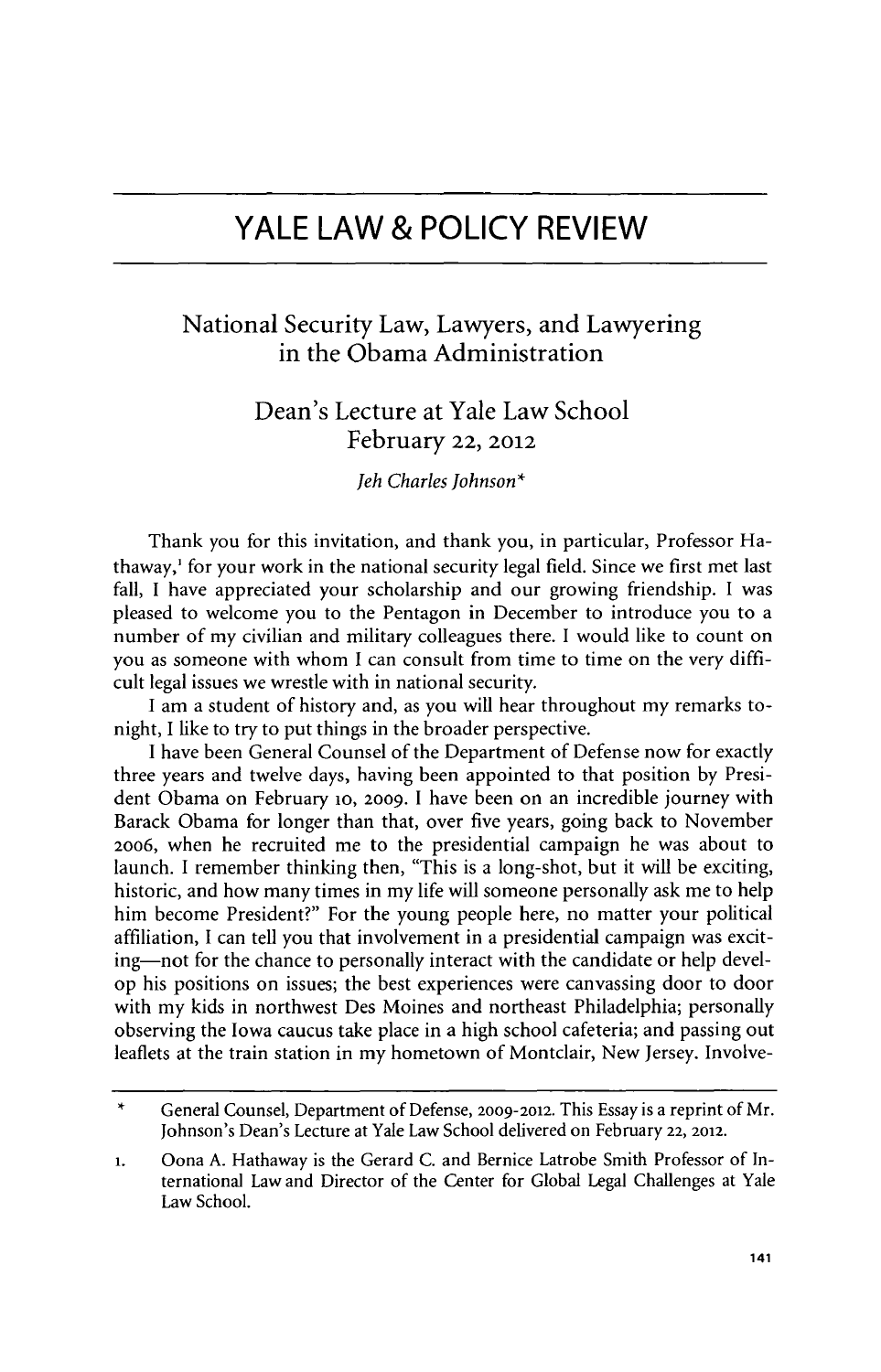ment in the Obama campaign in 2007-2oo8 was one of the highlights of my personal life.

Involvement in the Obama Administration has been the highlight of my professional life. Day to day, the **job I** occupy is all at once interesting, challenging, and frustrating. But, when **I** take a step back and look at the larger picture, **I** realize that **I** have witnessed many transformative events in national security over the last three years.

We have focused our efforts on al Qaeda and put that group on a path to defeat. We found bin Laden. Scores of other senior members of al Qaeda have been killed or captured. We have taken the fight to al Qaeda: where they plot, where they meet, where they plan, and where they train to export terrorism to the United States. Though the fight against al Qaeda is not over, and multiple arms of our government remain vigilant in the effort to hunt down those who want to do harm to Americans, counterterrorism experts state publicly that al Qaeda's senior leadership is today severely crippled and degraded. Thanks to the extraordinary sacrifices of our men and women in uniform, we have responsibly ended the combat mission in Iraq. We are making significant progress in Afghanistan and have begun a transition to Afghan-led responsibility for security there. We have applied the standards of the Army Field Manual to all interrogations conducted **by** the federal government in the context of armed conflict.<sup>2</sup> We worked with the Congress to bring about a number of reforms to military commissions, reflected in the Military Commissions Act **of 20o9** and the new Manual for Military Commissions. <sup>4</sup>**By** law, use of statements obtained by cruel, inhuman, and degrading treatment-what was once the most controversial aspect of military commissions-is now prohibited. We are working to make that system a more transparent one **by** reforming the rules for press access to military commission proceedings, establishing closed circuit TV, and a new public website for the commissions system.<sup>5</sup> We have ended "Don't Ask, Don't Tell," which **I** discussed the last time **I** was here.' Finally, we have, in these times of fiscal austerity, embarked upon a plan to transform the military to a more agile, flexible, rapidly deployable and technologically advanced force, which in-

**<sup>2.</sup>** Exec. Order No. **13,491,** 74 Fed. Reg. **4893** (Jan. **27, 2009),** http://www.whitehouse .gov/the-press-office/EnsuringLawfullnterrogations.

**<sup>3.</sup>** Pub. L. No. 111-84, **§ 1802, 123** Stat. **2574, 2575 (2009)** (codified as amended at io **U.S.C. §** 948b(c) **(2012)).**

*<sup>4.</sup> Manual for Military Commissions: United States,* **DEP'T OF DEFENSE (2010),** http://www.defense.gov/news/d201Omanual.pdf.

**<sup>5.</sup>** Office of Military Commissions, **MILITARY COMMISSIONs,** http://www.mc.mil (last visited Dec. **1, 2012).**

*<sup>6.</sup>* Don't Ask, Don't Tell Repeal Act **of 2010,** Pub. L. No. **111-321** (repealing io **U.S.C. §** 654).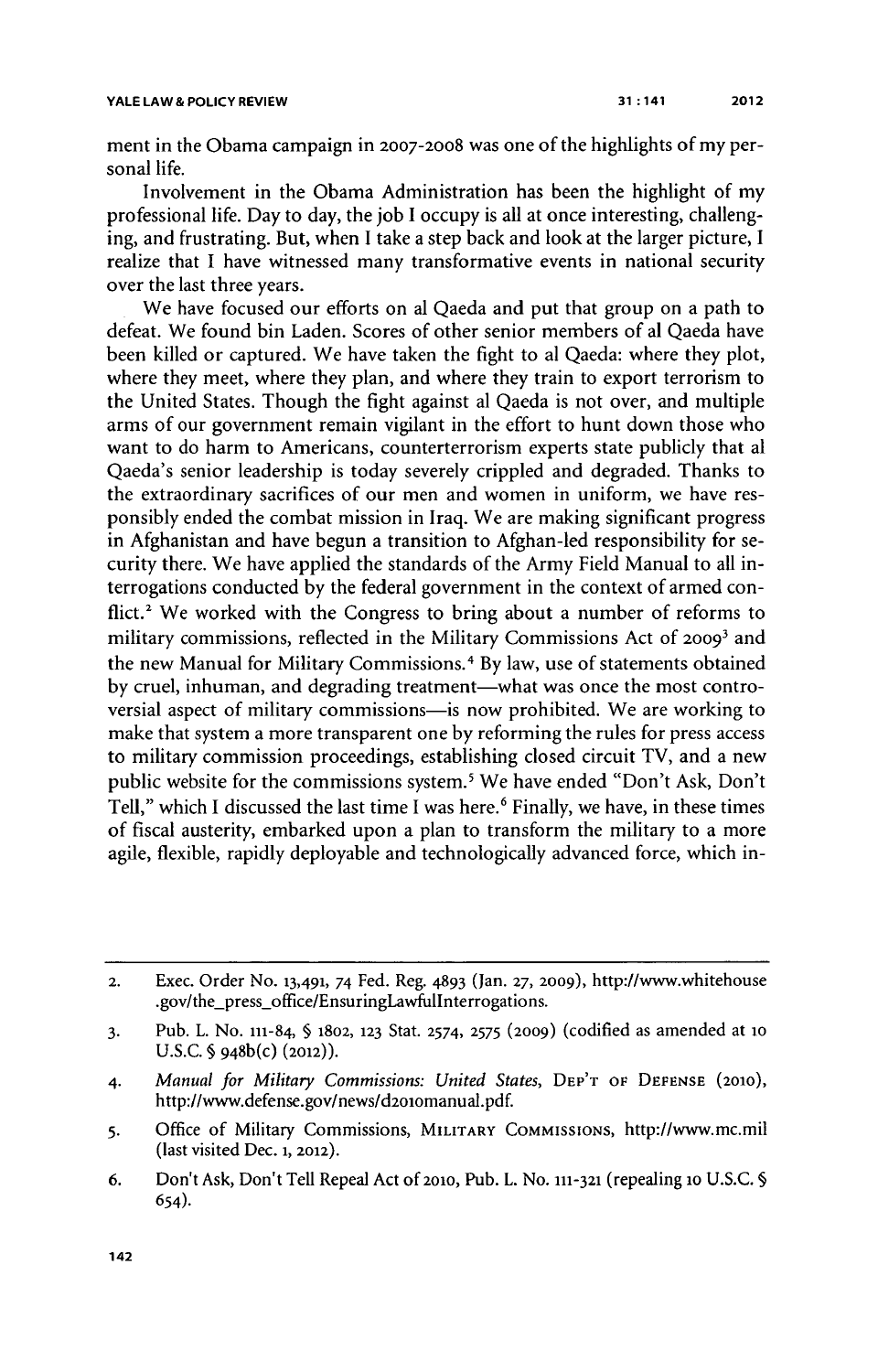volves reducing the size of the active duty Army and Marine Corps and the defense budget **by \$487** billion over ten years.7

Perhaps the best part of my **job** is that I work in the national security field with, truly, some of the best and brightest lawyers in the country. In this illustrious and credentialed group, **I** often ask myself "how did **I** get here?" Many in this group are graduates of this law school: my special assistant and Navy reservist Brodi Kemp, who is here with me today (class of **'04);** Caroline Krass at Office of Legal Counsel **(OLC)** (class **of '93);** Dan Koffsky at **OLC** (class **of'78);** Marty Lederman, formerly of **OLC** (class of **'88);** Greg Craig, the former White House Counsel (class **of '72);** Bob Litt, General Counsel of Office of the Director of National Intelligence (class *of '76);* Retired Marine Colonel Bill Lietzau (class of **'89);** Beth Brinkman at the Department of Justice (class of *'85);* Sarah Cleveland, formerly at State Legal (class **of '92);** David Pozen at State Legal (class of 'o8); Steve Pomper (class **of '93),** and my Deputy Bob Easton (class of **'90). I** also benefit from working with a number of Yale law students as part of my office's internship and externship programs.

Last, but not least, your former Dean. Like many in this room, **I** count myself a student of Harold Koh. Within the Obama Administration, Harold often reminds us of many of the things Barack Obama campaigned on in **2007-2008.** As **I** wrote these remarks, **I** asked myself to settle on the one theme from the **2008** campaign that best represents what Harold has carried forward in his position *as* lawyer for the State Department. The answer was easy: "The United States must lead **by** the power of our example and not **by** the example of our power.

There have been press reports that, occasionally, Harold and **I,** and other lawyers within the Obama Administration, disagree from time to time on national security legal issues.<sup>8</sup> I confess, this is true, but it is also true that we actually agree on issues most of the time. The public should be reassured, not alarmed, to learn there is occasional disagreement and debate among lawyers within the executive branch of government.

From **2001** to **2004,** while **I** was in private practice in New York City, **I** also chaired the Judiciary Committee of the New York City Bar Association, which rates all the nominees and candidates for federal, state, and local judicial office in New York City. In June **2002,** our bar committee was in the awkward position of rejecting the very first candidate the new mayor's judicial screening committee had put forth for the family court in New York City. On very short notice, **I** was summoned to City Hall for a meeting with Mayor Michael Bloomberg and the chair of his judicial screening committee, who was called on to defend his committee's recommendation of the judge. The mayor wanted to

**<sup>7.</sup>** *See* Lisa Daniel **&** Karen Parris, *Budget Proposal Requests Smaller, More Modern, Agile Force,* **AM. FORCES PRESS SERv.,** Feb. **13, 2012,** http://www.defense.gov /news/newsarticle.aspx?id=67167.

**<sup>8.</sup>** *See, e.g.,* Charlie Savage, *At White House, Weighing Limits of Terror Fight, N.Y.* TIMES, Sept. 15, 2011, http://www.nytimes.com/2011/09/16/us/white-house-weighs -limits-of-terror-fight.html.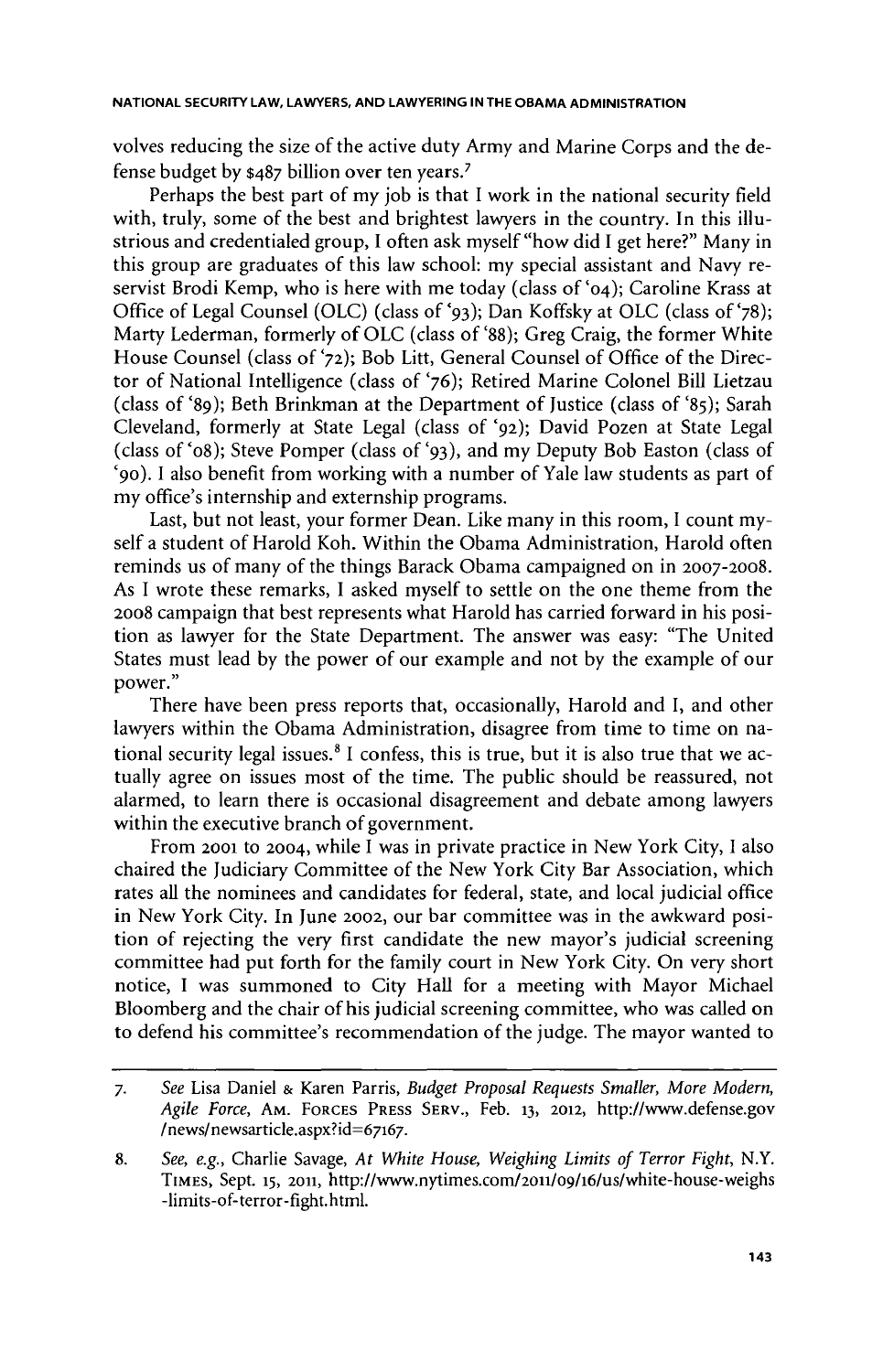know why our committees had come out differently. The meeting was extreme**ly** awkward, but **I'll** never forget what Mayor Bloomberg said to us: "If you guys always agree, somebody's not doing their **job."**

Knowing that we must subject our national security legal positions to other very smart lawyers, who will scrutinize and challenge them, has made us all work a lot harder to develop and refine those positions. On top of that, our clients are sophisticated consumers of legal advice. The President, the Vice President, the National Security Adviser, the Vice President's National Security **Ad**viser, the Secretary **of** State, the Secretary **of** Defense, and the Secretary of Homeland Security are themselves all lawyers. They are not engaged in the practice **of** law, but in the presentation to them of our legal advice, any weakness in the logic chain will be seized upon and questioned immediately, usually with a statement that begins with the ominous preface, **"I** know I'm not supposed to play lawyer here, but.. **..**

**By** contrast, "group think" among lawyers is dangerous, because it makes us lazy and complacent in our thinking and can lead to bad results. Likewise, shutting your eyes and ears to the legal dissent and concerns of others can lead to disastrous consequences.

Before I was confirmed **by** the Senate for this **job,** Senator Carl Levin, the chairman of the Armed Services Committee, made sure that **I** read the committee's November 2008 report on the treatment and interrogation of detainees at Guantánamo.<sup>9</sup>

The report chronicles the failure of my predecessor in the Bush Administration to listen to the objections of the Judge Advocate General **(JAG)** leadership about enhanced interrogation techniques, the result of which was that the legal opinion of one lieutenant colonel, without more, carried the day as the legal endorsement for stress positions, the removal of clothing, and the use of phobias to interrogate detainees at Guantánamo Bay.<sup>10</sup>

Just before becoming President, Barack Obama told his transition team that the rule of law should be one of the cornerstones of national security in his Administration. In retrospect, **I** believe that President Obama made a conscious decision three years ago to bring into his Administration a group of strong lawyers who would reflect differing points of view. And, though it has made us all work a lot harder, **I** believe that over the last three years, the President has benefited from healthy and robust debate among the lawyers on his national security team, which has resulted in carefully delineated, pragmatic, credible, and sustainable judgments on some very difficult legal issues in the counterterrorism realm-judgments that, for the most part, are being accepted within the mainstream legal community and the courts.

This afternoon, **I** want to summarize for you, in this one speech, some of the basic legal principles that form the basis for the **U.S.** military's counterter-

**10.** *Id.*

*<sup>9.</sup> See S. COMM. ON* **ARMED** SERVS., **110TH CONG., INQUIRY INTO THE TREATMENT OF** DETAINEES IN U.S. CUSTODY (Nov. 20, 2008).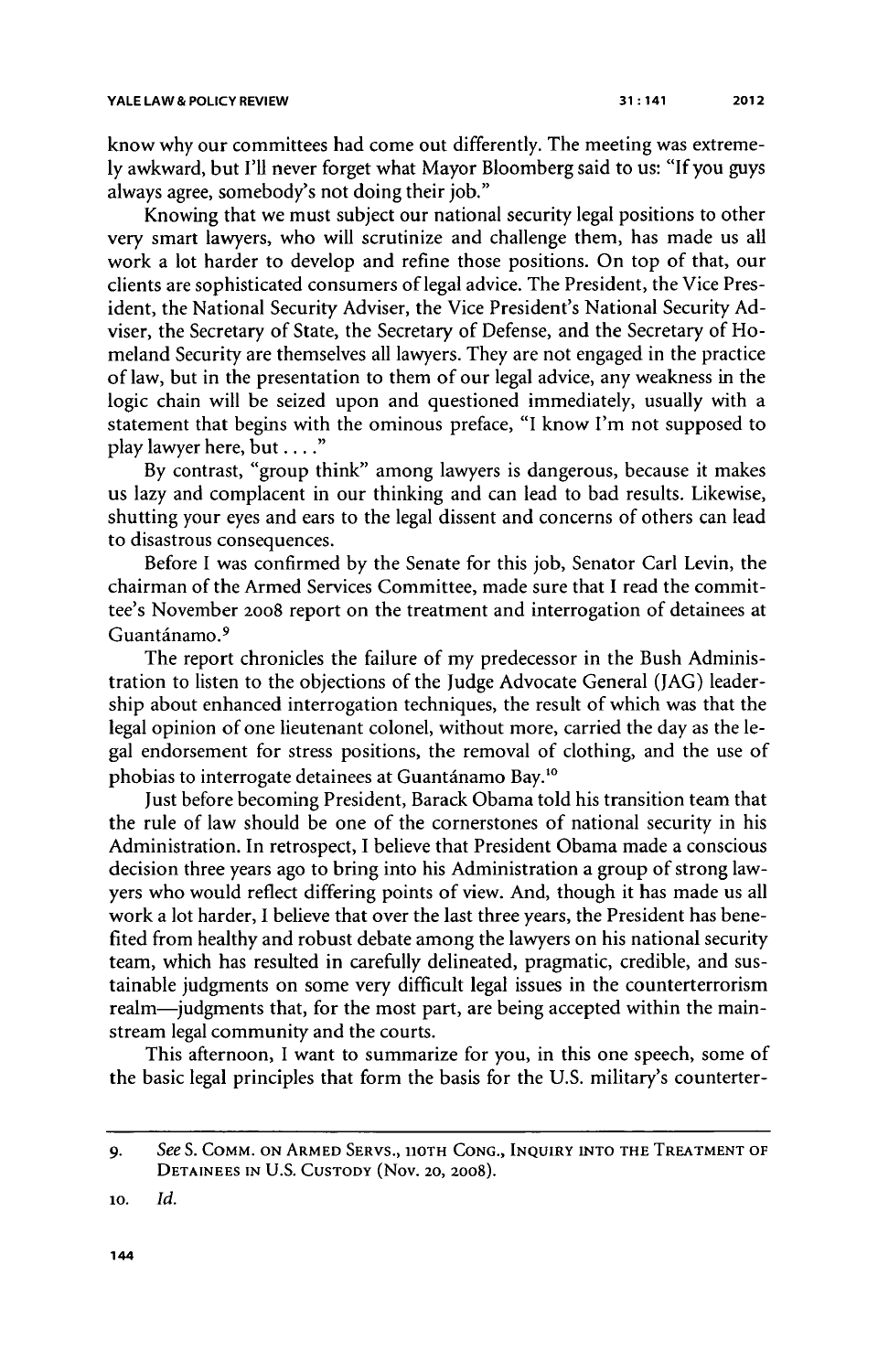rorism efforts against al Qaeda and its associated forces. These are principles with which the top national security lawyers in our Administration broadly agree. **My** comments are general in nature about the **U.S.** military's legal authority, and **I** do not comment on any operation in particular.

First, in the conflict against an *unconventional* enemy such as al Qaeda, we must consistently apply *conventional* legal principles. We must apply, and we have applied, the law of armed conflict, including applicable provisions of the Geneva Conventions and customary international law, core principles of distinction and proportionality, historical precedent, and traditional principles of statutory construction. Put another way, we must not make it up to suit the moment. Against an unconventional enemy that observes no borders and does not play **by** the rules, we must guard against aggressive interpretations of our authorities that will discredit our efforts, provoke controversy, and invite challenge. As **I** told the Heritage Foundation last October, overreaching with military power can result in national security setbacks, not gains." Particularly, when we attempt to extend the reach of the military onto **U.S.** soil, the courts resist, consistent with our core values and our American heritage—reflected, no less, in places such as the Declaration of Independence, the Federalist Papers, the Third Amendment, and in the **1878** federal criminal statute, still on the books today, which prohibits willfully using the military as a *posse comitatus un*less expressly authorized **by** Congress or the Constitution."

Second, in the conflict against al Qaeda and its associated forces, the bedrock of the military's domestic legal authority continues to be the Authorization for the Use of Military Force passed by Congress one week after 9/11.<sup>13</sup> The **AUMF,** as it is often called, is Congress's authorization to the President to

use all necessary and appropriate force against those nations, organizations, or persons he determines planned, authorized, committed, or aided the terrorist attacks that occurred on September **11, 2001,** or harbored such organizations or persons, in order to prevent any future acts of international terrorism against the United States **by** such nations, organizations or persons. <sup>4</sup>

Ten years later, the **AUMF** remains on the books and it is still a viable authorization today.

In the detention context, we in the Obama Administration have interpreted this authority to include "those persons who were part of, or substantially supported, Taliban or al-Qaida forces or associated forces that are engaged in hos-

**<sup>11.</sup>** *See* Jeh Johnson, *Is More Detainee Legislation Needed?,* **HERITAGE FOUND.** (Oct. 18, **2011),** http://www.heritage.org/events/20i/lo/jeh-johnson.

**<sup>12.</sup>** *See* Army Appropriations Act, ch. **263, § 15, 20** Stat. **145, 152** (1878) (codified as amended at **18 U.S.C. § 1385 (2012)).**

**<sup>13.</sup>** Pub. L. No. **107-40, 115** Stat. **224 (2001)** (codified at **50 U.S.C. § 1541** note).

**<sup>14.</sup>** *Id.*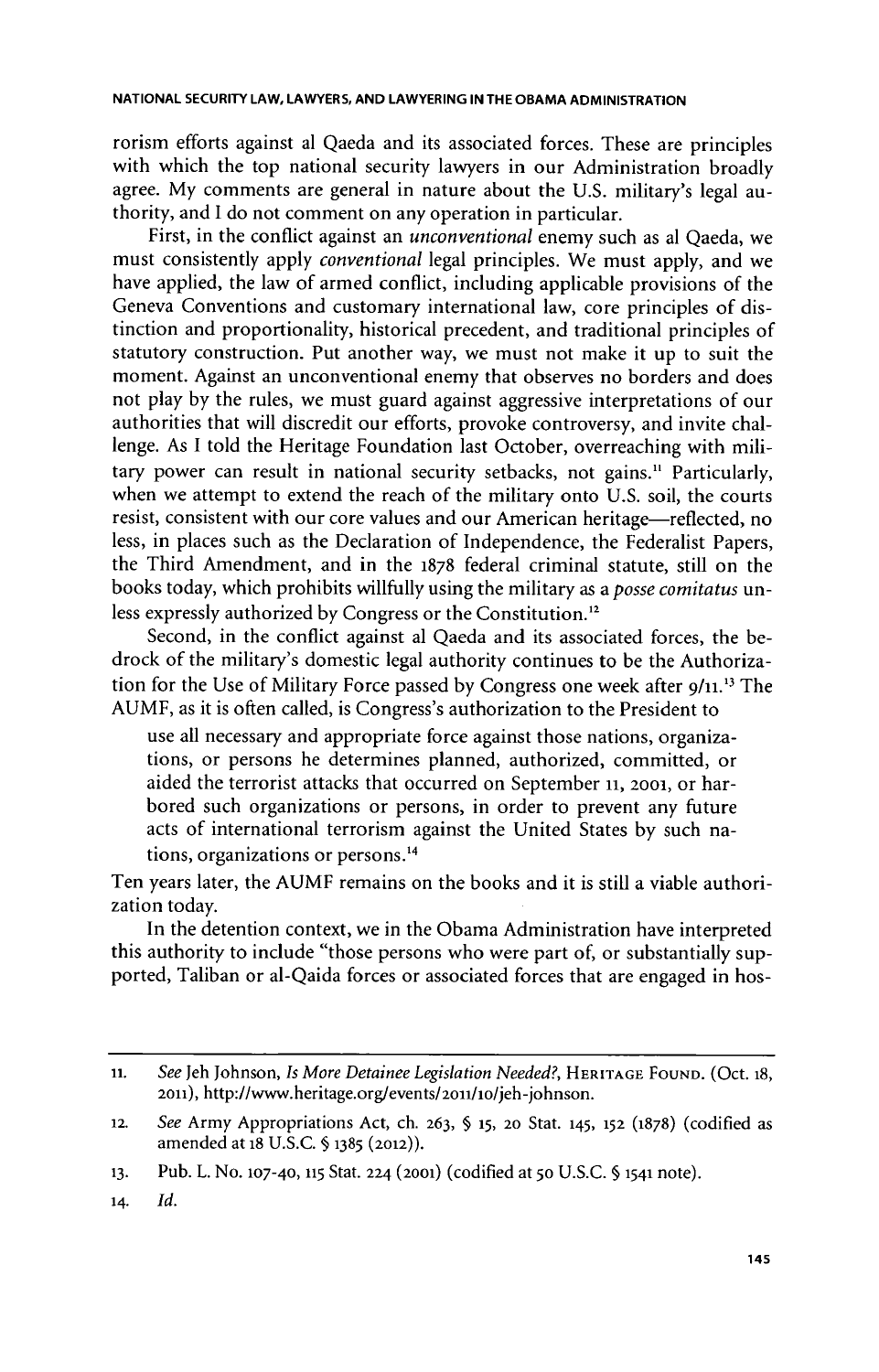tilities against the United States or its coalition partners."" This interpretation of our statutory authority has been adopted **by** the courts in the habeas cases brought **by** Guantinamo detainees." In **2011,** Congress joined the executive and judicial branches of government in embracing this interpretation when it codified it almost word-for-word in Section **1021** of this year's National Defense Authorization Act,<sup>17</sup> ten years after enactment of the original AUMF. (A point worth noting here: contrary to some reports, neither Section **1021,** nor any other detainee-related provision in this year's Defense Authorization Act, creates or expands upon the authority for the military to detain a **U.S.** citizen.)

But, the **AUMF,** the statutory authorization from **2001,** is not open ended. It does not authorize military force against anyone the executive labels a "terrorist." Rather, it encompasses only those groups or people with a link to the terrorist attacks on **9/11** or associated forces.

Nor is the concept of an "associated force" an open-ended one, as some suggest. This concept, too, has been upheld **by** the courts in the detention context, $18$  and it is based on the well-established concept of cobelligerency in the law of war. The concept has become more relevant over time, as al Qaeda has, over the last ten years, become more decentralized and relies more on associates to carry out its terrorist aims. An "associated force," as we interpret the phrase, has two characteristics: **(i)** it is an organized, armed group that has entered the fight alongside al Qaeda, and **(2)** it is a cobelligerent with al Qaeda in hostilities against the United States or its coalition partners. In other words, the group must not only be aligned with al Qaeda. It must have also entered the fight against the United States or its coalition partners. Thus, an "associated force" is not any terrorist group in the world that merely embraces the al Qaeda ideolo**gy.** More is required before we draw the legal conclusion that the group fits within the statutory authorization for the use of military force passed **by** the Congress in **2001.**

Third, there is nothing in the wording of the **2001 AUMF** or its legislative history that restricts this statutory authority to the "hot" battlefields of Afghanistan. Afghanistan was plainly the focus when the authorization was enacted in September **2001,** but the **AUMF** authorized the use of necessary and appropriate

- **17.** National Defense Authorization Act for Fiscal Year **2012,** Pub. L. **112-81, 125** Stat. **1298 (2011).**
- **18.** *See, e.g.,* Barhoumi v. Obama, 609 **F.3d 416, 432 (D.C.** Cir. **2010);** Hamlily v. **Ob**ama, 616 F. **Supp. 2d 63,** *74-75* **(D.D.C. 2009);** Gherebi v. Obama, 609 F. **Supp. 2d** 43, **69 (D.D.C. 2009).**

**<sup>15.</sup>** *See* Respondent's Memorandum Regarding the Government's Detention Authority Relative to Detainees Held at Guantanamo Bay, *In re* Guantanamo Bay Detainee Litig., Misc. No. **o8-0442,** at **2 (D.D.C.** March **13, 2009),** http://www.justice .gov/opaldocuments/memo-re-det-auth.pdf.

*<sup>16.</sup> See, e.g.,* Al-Adahi v. Obama, **613 F-3d 1102, 1103 (D.C.** Cir. **2010),** *cert. denied,* **131 S.** Ct. **1oo1 (2o1);** Awad v. Obama, 608 **F.3d 1, 11-12 (D.C.** Cir. **2010),** *cert. denied, <sup>131</sup>* **S.** Ct. **1814 (2011).**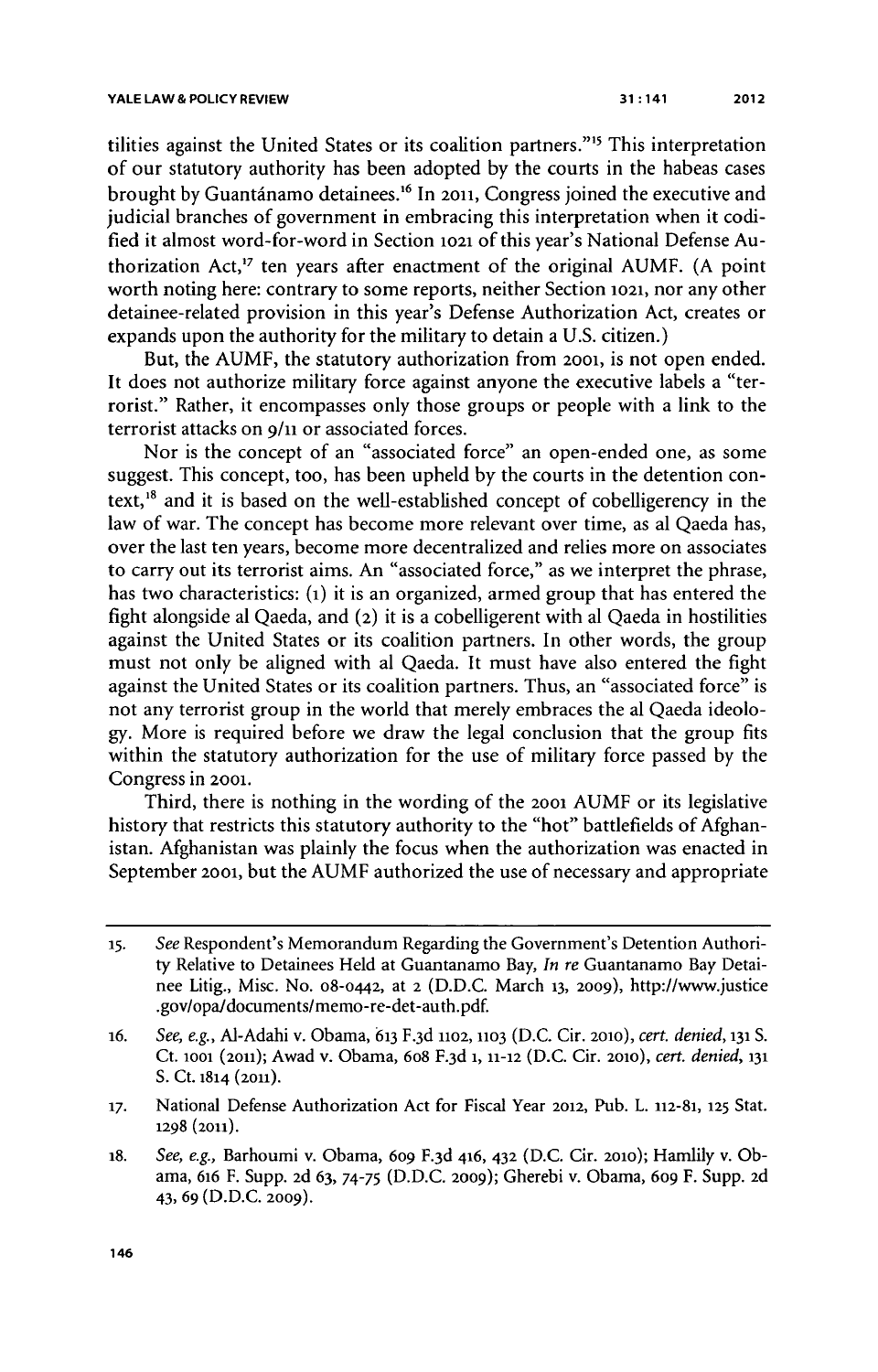force against the organizations and persons connected to the September 11th attacks-al Qaeda and the Taliban-without a geographic limitation. The legal point is important because, in fact, over the last ten years, al Qaeda has not only become more decentralized, it has also, for the most part, migrated away from Afghanistan to other places where it can find safe haven.

However, this legal conclusion too has its limits. It should not be interpreted to mean that we believe that we are in any "Global War on Terror," or that we can use military force whenever we want, wherever we want. International legal principles, including respect for a state's sovereignty and the laws of war, impose important limits on our ability to act unilaterally, and on the way in which we can use force in foreign territories.

Fourth, **I** want to spend a moment on what some people refer to as "targeted killing." Here, **I** will largely repeat Harold's much-quoted address to the American Society of International Law in March **2010.'9** In an armed conflict, lethal force against known, individual members of the enemy is a longstanding and long-legal practice. What is new is that, with advances in technology, we are able to target military objectives with much more precision, to the point where we can identify, target, and strike a single military objective from great distances.

Should the legal assessment of targeting a single identifiable military objective be any different in **2012** than **it** was in **1943,** when the **U.S.** Navy targeted and shot down over the Pacific the aircraft flying Admiral Yamamoto, the commander of the Japanese navy during World War **1I,** with the specific intent of killing him? Should we take a dimmer view of the legality of lethal force directed against individual members of the enemy because modern technology makes our weapons more precise? As Harold stated two years ago, the rules that govern targeting do not turn on the type of weapons system used, and there is no prohibition under the law of war on the use of technologically advanced weapons systems in armed conflict, so long as they are employed in conformity with the law of war.<sup>20</sup> Advanced technology can ensure both that the best intelligence is available for planning operations, and that civilian casualties are minimized in carrying out such operations.

On occasion, **I** read or hear a commentator loosely refer to lethal force against a valid military objective with the pejorative term "assassination." Like any American shaped **by** national events in **1963** and 1968, the term is to me one of the most repugnant in our vocabulary, and it should be rejected in this context. Under well-settled legal principles, lethal force against a valid *military* objective in an armed conflict is consistent with the law of war and does not, **by** definition, constitute an "assassination."

**<sup>19.</sup>** Harold Hongju Koh, Legal Advisor, **U.S.** Dep't of State, The Obama Administration and International Law (Mar. **25, 2010)** (transcript available at http://www.state.gov/s/l/releases/remarks/1391l9.htm).

**<sup>20.</sup>** *Id.*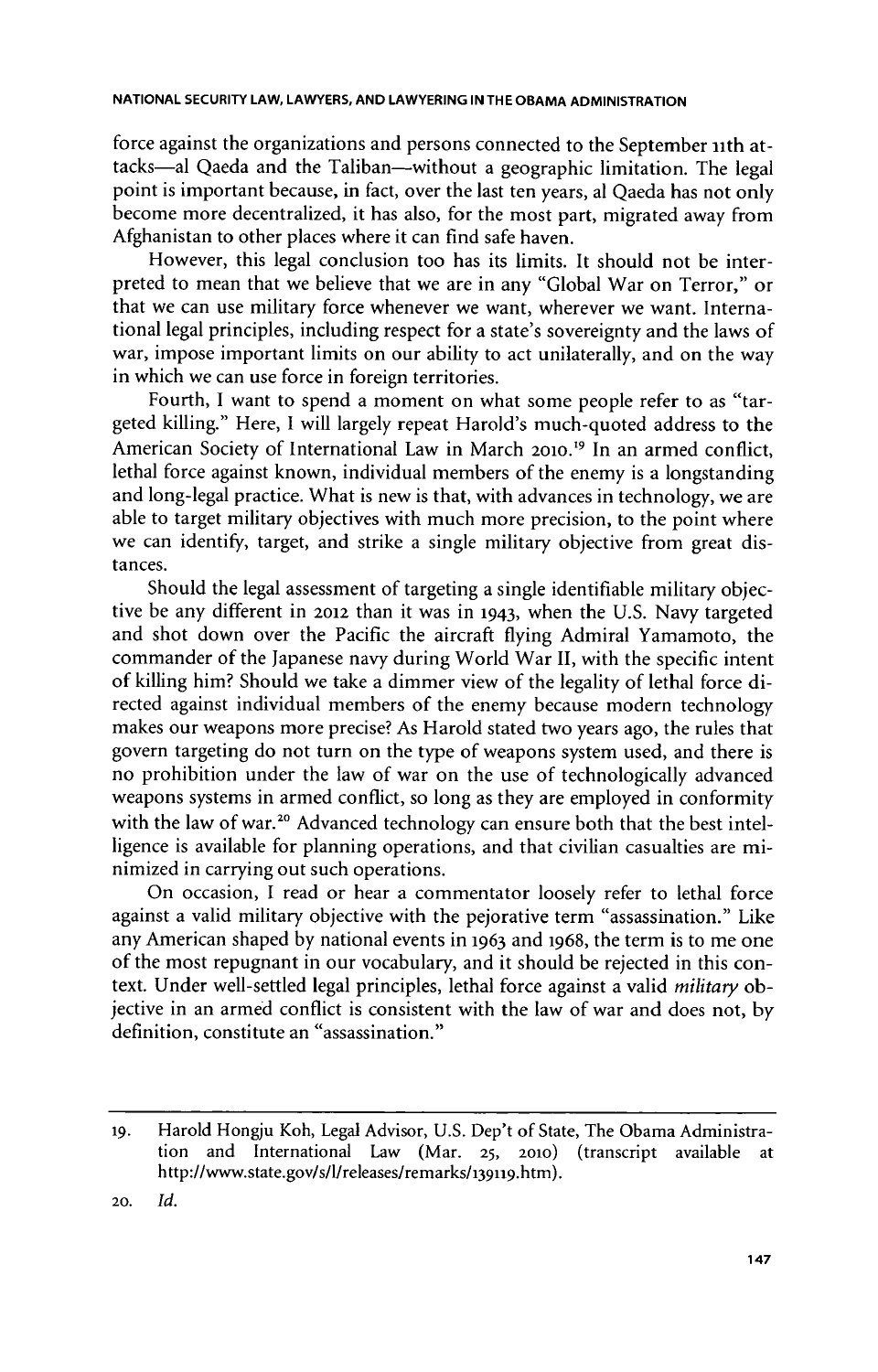Fifth, as **I** stated at the public meeting of the **ABA** Standing Committee on Law and National Security, belligerents who also happen to be **U.S.** citizens do not enjoy immunity where noncitizen belligerents are valid military objectives." Reiterating principles from *Ex Parte Quirin* in **1942,"** the Supreme Court in **2004** in *Hamdi v. Rumsfeld* stated that a "citizen, no less than an alien, can be part of or supporting forces hostile to the United States or coalition partners and engaged in an armed conflict against the United States."<sup>23</sup>

Sixth, contrary to the view of some, targeting decisions are not appropriate for submission to a court. In my view, they are core functions of the executive branch, and often require real-time decisions based on an evolving intelligence picture that only the executive branch may timely possess. **I** agree with Judge Bates of the federal district court in Washington, who ruled in **2010** that the judicial branch of government is simply not equipped to become involved in targeting decisions. 4 As **I** stated earlier in this address, within the executive branch, the views and opinions of the lawyers on the President's national security team are debated and heavily scrutinized; a legal review of the application of lethal force is the weightiest judgment a lawyer can make. (When these **judg**ments start to become easy, it will be time for me to return to private law practice.)

Finally, as a student **of** history, **I** believe that those who govern today must ask ourselves how we will be judged ten, twenty, or fifty years from now. Our applications of law must stand the test **of** time, because, over the passage of time, what we find tolerable today may be condemned in the permanent pages of history tomorrow.

I'm going to tell one more story. There's a movie out now called *Red Tails* that reminds us all about the exploits and courage of the famed Tuskegee airmen of World War **II."** In March **1945,** about one hundred Tuskegee Airmen were sent to train at Freeman Field in Indiana. At the time, Army Regulation **210-10** prohibited segregated officers' clubs in the Army. Determined to continue a system of segregation despite this rule, the base commander devised two different officers' clubs: one for all the Tuskegee airmen "instructors" (all of whom happened to be white), and another for the Tuskegee airmen "trainees" (all of whom happened to be black). Over the course of two days **in** April **1945,** sixty-one Tuskegee airmen were arrested for challenging the segregated clubs, in what is now known in the history books as the "Freeman Field Mutiny." Several days later, all the Tuskegee airmen on the base were rounded **up,** read the base

**<sup>21.</sup>** Jeh **C.** Johnson, Speech to the **ABA** Committee on Law and National Security (September **io, 2009),** in **31 AM. BAR. Ass'N NAT'L SEc.** L. **REP. 15 (2009),** http:// www.americanbar.org/content/dam/aba/publications/national\_security\_law report/volume31\_issuei.authcheckdam.pdf.

**<sup>22. 317</sup> U.S. 1 (1942).**

**<sup>23. 542</sup> U.S. 507, 519 (2004)** (internal quotation marks omitted).

<sup>24.</sup> *See* Al-Aulaqi v. Obama, **727** F. **Supp. 2d 1 (D.D.C. 2010).**

**<sup>25.</sup> RED TAILS** (Twentieth Century FOX **2012).**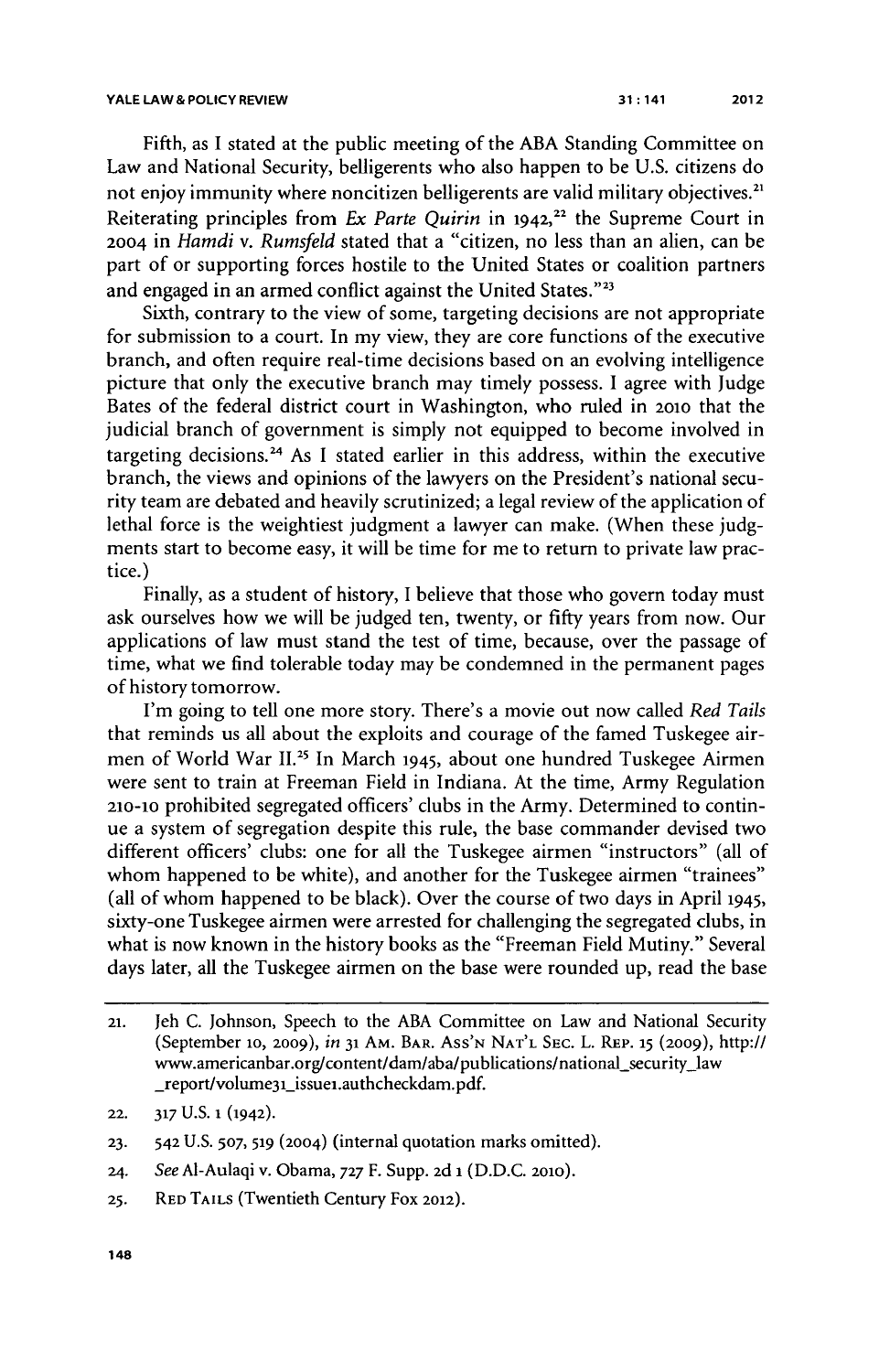#### **NATIONAL SECURITY LAW, LAWYERS, AND LAWYERING IN THE OBAMA ADMINISTRATION**

regulation, and told to sign a certification that they had read it and understood it. Every one of them refused to sign. Next, with the legal help of a **JAG** from First Air Force, every Tuskegee airman on base was interviewed one-by-one in the base legal office and given three choices: **(i)** sign the certification, **(2)** write and sign your own certification, or **(3)** be arrested for disobeying a direct order. Almost all of them, again, refused to sign.<sup>26</sup>

As a result, my uncle, Second Lieutenant Robert B. Johnson, and over one hundred other Tuskegee airmen became detainees of the **U.S.** military, arrested and charged with a violation of Article 64 of the Articles of War-disobeying a direct order in a time of war-a capital offense. Eventually, once the public learned of the episode, the Tuskegee airmen were released, but Lt. Johnson was denied the opportunity to serve in combat and given a letter of reprimand from the **U.S.** Army.

**My** legal colleagues and **I** who serve in government today will not surrender to the national security pressures of the moment. History shows that, under the banner of "national security," much damage can be done-to human beings, to our laws, to our credibility, and to our values. As **I** have said before, we must adopt legal positions that comport with common sense and fit well within the mainstream of legal thinking in the area, consistent with who we are as Americans.

**I** have talked today about legally sustainable and credible ways to wage war, not to win peace. **All** of us recognize that this should not be the normal way of things, and that the world is a better place when the United States does indeed lead **by** the power of an example and not **by** the example of its power.

In addition to my uncle, one of my personal heroes is my former law partner Ted Sorensen, who died a little over a year ago. Ted was John F. Kennedy's speechwriter, one of his closest advisors, and himself one of the most eloquent communicators of our time. In May **2004,** Ted Sorensen gave one of the best speeches I've ever heard. It was right after the Abu Ghraib scandal broke. He said this, which **I** will never forget:

Last week a family friend of an accused American guard in Iraq recited the atrocities inflicted **by** our enemies on Americans and asked: Must we be held to a different standard? **My** answer is YES. Not only because others expect it. We **MUST** hold ourselves to a different standard. Not only because God demands it, but because it serves our security. Our greatest strength has long been not merely our military might but our moral authority. Our surest protection against assault from abroad has been not all our guards, gates and guns or even our two oceans, but our essential goodness as a people.<sup>27</sup>

**<sup>26.</sup>** See John **D.** Murphy, The Freeman Field Mutiny- **A** Study in Leadership (Mar. **1997)** (unpublished research paper, Air Command and Staff College), http://www.au.af.mil/au/awc/awcgate/acsc/97-o429.pdf.

**<sup>27.</sup>** Theodore Sorensen, Commencement Address at the New School University (May **21, 2004).**